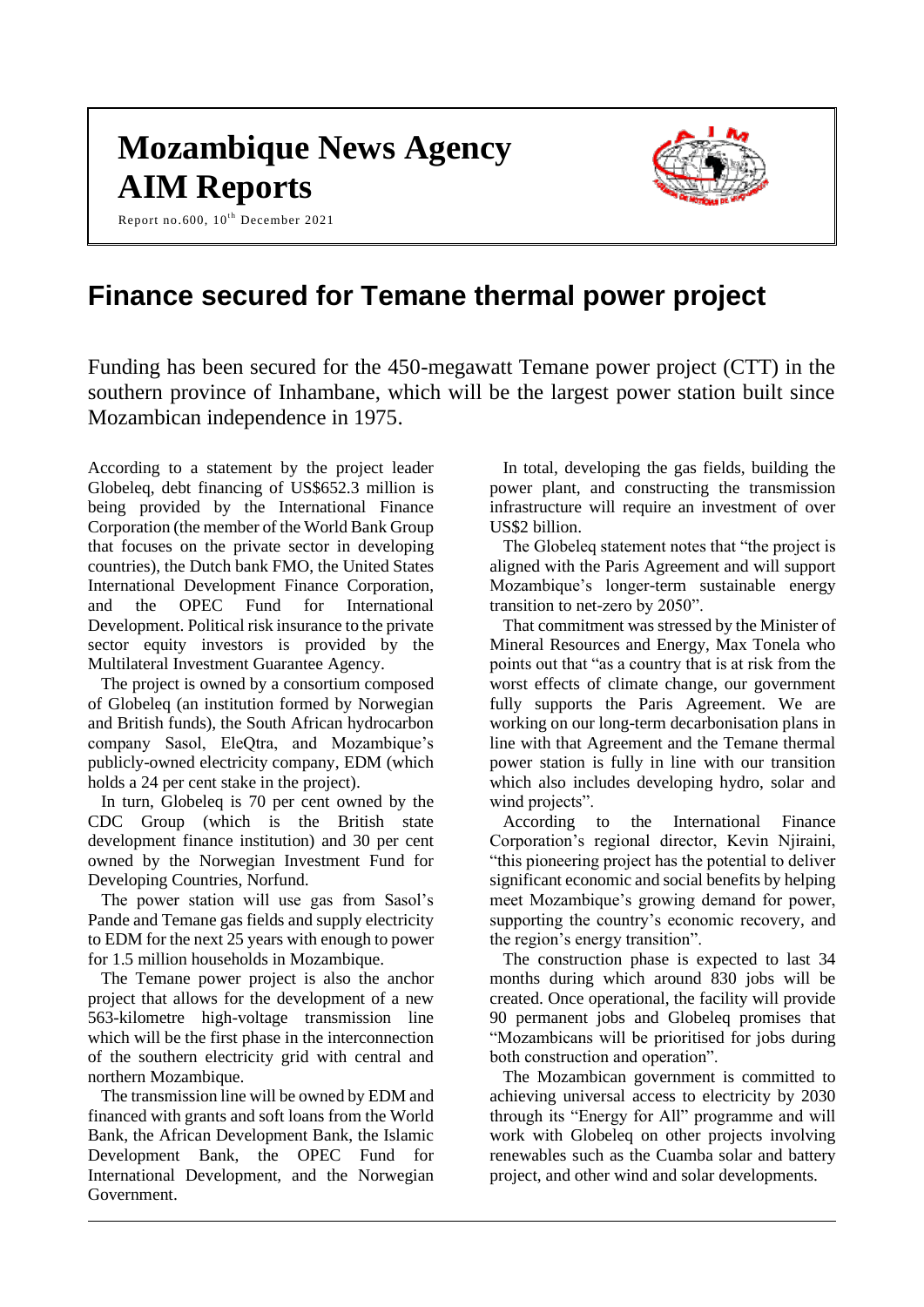# **Legal challenge in London to British support for Mozambique LNG Project**

The international non-governmental organisation Friends of the Earth is challenging the legality of the British government's financial support for the Liquefied Natural Gas (LNG) project in the northern Mozambican province of Cabo Delgado, arguing that it is incompatible with the government's commitments under the Paris Agreement on climate change.

In July 2020, the UK Export Finance (UKEF) credit agency agreed to provide over US\$1 billion in support through loans and guarantees for the Mozambique LNG Project which will build natural gas liquefaction plants on the Afungi Peninsula using gas from Rovuma Basin offshore Area One. When operational, the project will produce 12.88 million tonnes of LNG per year for domestic consumption and export.

On 7 December, the High Court in London began a three day hearing over allegations by Friends of the Earth that UKEF's decision to support the project was unlawful and was based on fundamental errors.

However, James Eadie QC, representing the government, argued that the analysis by UKEF noted that there would be a significant impact in terms of increased greenhouse gas emissions, but that other factors including the benefits to British businesses and the transformational economic benefit to Mozambique were also taken into consideration.

One of the key issues is whether natural gas is a transitional fuel, replacing more polluting fuels such as charcoal, coal, and diesel.

On its website, UKEF acknowledges that the project will result in significant direct and indirect greenhouse gas emissions and notes that the largest source of emissions will be caused by the end-use of the gas. But it goes on to stress "the potential for gas from the Project to displace or replace both heavier and lower carbon fuels was considered as part of the environmental, social, and human rights review. It is considered that over its operational life, the Project will at least result in some displacement of more polluting fuels, with a consequence of some net reduction in emissions".

However, this claim of an overall net reduction of emissions is not accepted by Friends of the Earth, which estimates that the emissions from burning the gas will be "around 116 million tonnes of carbon dioxide a year: equivalent to the total emissions from the aviation sector for all European Union member states combined".

Friends of the Earth also takes issue with those that argue that the gas will transform the economy of Mozambique. Tony Bosworth, climate campaigner at Friends of the Earth, told AIM that "clearly, the megagas projects that have sprung up across the Cabo Delgado won't benefit the people of Mozambique".Bosworth added that "the need to slash climate-wrecking emissions fast is a global one, which is why wealthy countries like the UK need to help those at the sharp end of the climate crisis by funding renewables, starting now".

Not everyone agrees that the gas will not benefit the people of Mozambique. According to the African

Energy Chamber, a South African based group linked to the energy industry, "the impacts of the Mozambique LNG Project cannot be overstated. From creating tens of thousands of jobs for the local community to improving energy access across the region, the project has the potential to lift millions out of poverty and drive sustainable socio-economic growth for decades to come. For a country with only 30 per cent of its population with access to electricity and increasing demand within the wider region - particularly in countries such as Zimbabwe and South Africa both of which are experiencing their own electricity crises - the project represents a turning point for southern Africa".

The Mozambican government intends to use revenues from the gas projects and other extractive industries to fund social and economic development. In April, President Filipe Nyusi told a conference on Mining, Oil, Gas and Energy, that Mozambique wants to avoid the experiences of other countries, which failed to use the wealth from their resources to develop their economies. In particular, he stressed his personal commitment to ensure that the distribution of wealth from natural resources is structured, fair, inclusive, and sustainable to benefit every citizen in the country.

For President Nyusi, the country's extractive industry is a driving force for the creation of infrastructures with transformational power and enables the necessary conditions for boosting agriculture and industry.

The French oil and gas company, Total, is the operator of the Mozambique LNG Project with a 26.5 per cent holding. The other members of the consortium are Mitsui of Japan (20 per cent), PTTEP of Thailand (8.5 per cent), the Indian companies ONGC Videsh Rovuma Limited, Beas Rovuma Energy Mozambique Limited and BPRL Ventures Mozambique B.V. (10 per cent each), and Mozambique's own National Hydrocarbon Company, ENH (15 per cent).

The High Court in London is expected to make its judgement in the new year.

# **Former Public Works Minister dies**

Mozambique's former Minister of Public Works, Joao Carrilho, died at his home in Maputo on 5 December according to his family. Carrilho was the youngest member of the first government of independent Mozambique, headed by President Samora Machel. He was 29 years old in 1975 when he took office as the Minister of Public Works and Housing. Prior to the formation of the new government, he was Secretary of State for Public Works in the transitional government formed under the 1974 agreement between the liberation movement, Frelimo, and Portugal.

Between 1979 and 1980, he was Minister of Industry, before returning to public works between 1980 and 1986. He was also chairperson of the board of the Fund for Artistic and Cultural Development between 1989 and 1994, a member of the Installation Commission of the Mozambican Academy of Sciences from 1994 to 2008, and a member of the National Commission for UNESCO between 1990 and 2000.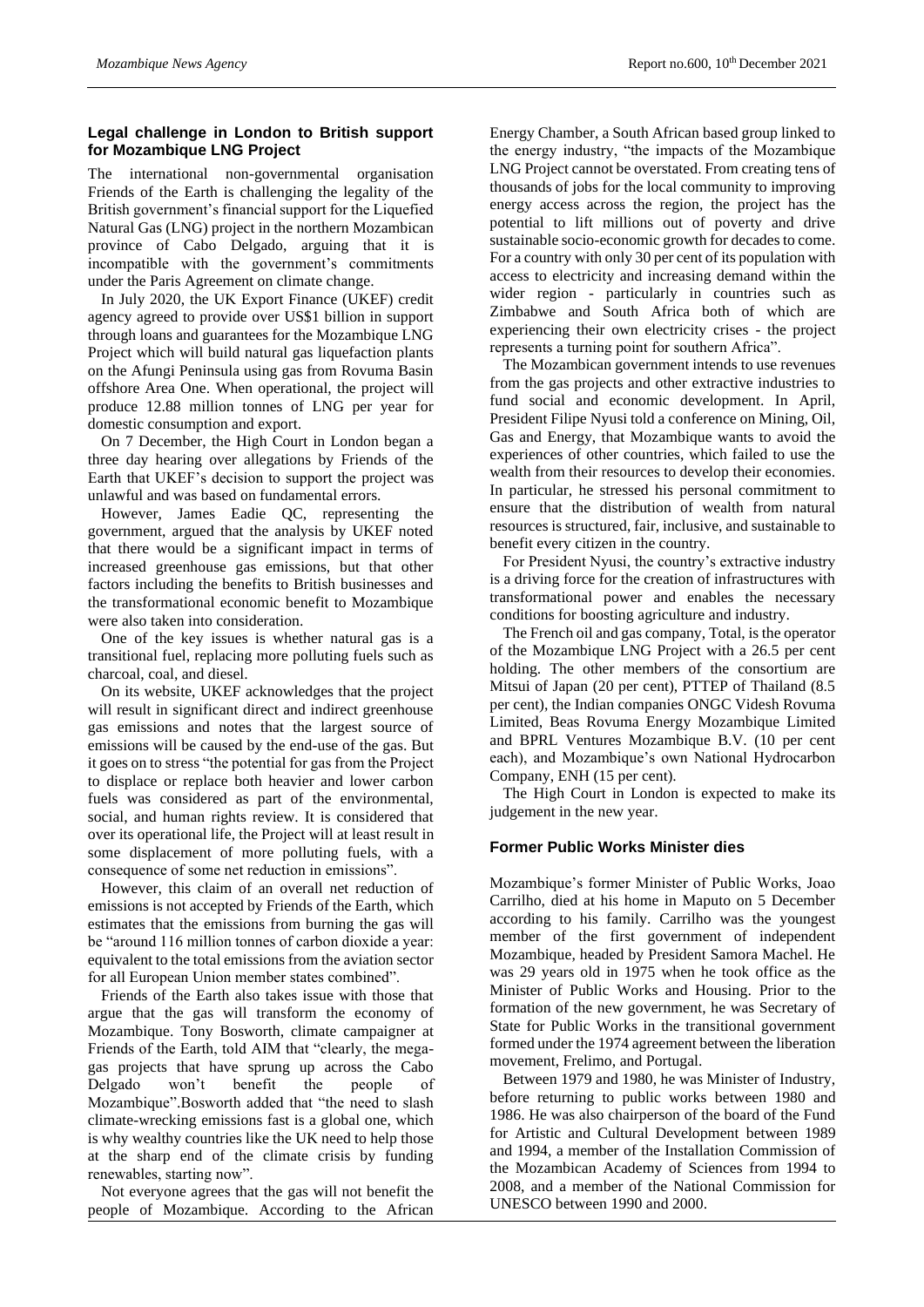#### **Covid-19 cases exceed 200 a day**

The Mozambican health authorities reported on 8 December that 206 people were diagnosed with the Covid-19 respiratory disease that day – the first time that the number of new cases in a single 24 hour period has risen above 200 since 14 September.

According to the Ministry of Health, the vast majority of the new cases – 91.7 per cent - were from the far south of the country. The number of people under medical care in the Covid-19 treatment facilities stands at eight, six in Maputo and two in Inhambane. No deaths were reported and the total death toll remains at 1,941. A further 79,881 people were vaccinated against Covid-19 with the number fully vaccinated standing at 4,379,471, with 6,862,839 having received at least one dose.

#### **US donates more than two million vaccines**

The US Government on 6 December in Maputo donated another 2,016,000 doses of the Johnson & Johnson vaccine, through the COVAX global initiative, to assist Mozambique's Covid-19 vaccination rollout.

The vaccine consignment is the fourth and the largest US bilateral delivery. Taken together, these deliveries total nearly 3.5 million doses, making the US the largest bilateral donor of Covid-19 vaccines to Mozambique.

Addressing the delivery ceremony, the Minister of Health, Armindo Tiago, said that this donation "is of extreme importance for Covid-19 control across the country, as this is a vaccine that will be administered in a single dose, enabling the immunisation of about two million people, thus reducing the number of people at risk of developing serious diseases or death caused by Covid-19".

Most of the vaccines currently available require two doses to attain full effectiveness. The Johnson and Johnson vaccine is the main exception, requiring just a single dose.

The donation, Tiago stressed, comes at a time when the country needs to shield itself against the new strains of the virus and a prospective fourth wave. As a country, he added, Mozambique cannot again face tragic situations such as the ones recorded through the first and second waves. "Therefore, we would like to seize this occasion to urge everyone who is over 30 years old, living in either the rural or urban areas, who has not yet been vaccinated to make their way urgently to the vaccination centres," Tiago declared.

He added that, over the next few days, the vaccination will target a younger age group, those aged between 18 and 30.

The US Ambassador to Mozambique, Dennis Hearne, said that the vaccination reduces the risk of an outbreak of other strains, such as the latest Omicron variant.

Washington has already provided over US\$60 million worth of goods and services covering a wide range of health needs including training and life-saving equipment such as ventilators. Through its development agency (USAID), the US has been assisting the delivery of the vaccine to the country's 10 provinces.

# **China offers a billion vaccine doses to Africa**

China has offered to provide a billion vaccines to help the African continent fight the coronavirus that causes the Covid-19 respiratory disease.

Speaking via a video link from Beijing on 29 November, Chinese President Xi Jinping told the eighth ministerial conference of the Forum on China-Africa Cooperation (FOCAC) in Dakar that his country will also provide billions of dollars for trade and infrastructure development.

President Xi explained that "to help the African Union achieve its goal of vaccinating sixty per cent of the African population by 2022, I announce that China will provide another one billion doses of vaccines to Africa, including 600 million doses as a donation and 400 million doses to be provided through such means as joint production by Chinese companies and relevant African countries. In addition, China will undertake ten medical and health projects for African countries and send 1,500 medical personnel and public health experts to Africa".

He also announced a series of economic initiatives including ten poverty reduction and agricultural projects involving five hundred experts, technology transfer, and promoting corporate social responsibility. On trade, China will extend its zero-tariff agreements and provide US\$10 billion in trade finance to support exports.

President Xi also made a major announcement on investment promotion, stating that "China will encourage its businesses to invest no less than US\$10 billion in Africa in the next three years, and will establish a platform for China-Africa private investment promotion. China will undertake ten industrialisation and employment promotion projects for Africa, provide credit facilities of US\$10 billion to African financial institutions, support the development of African SMEs on a priority basis, and establish a China-Africa crossborder renminbi centre".

"China will exempt African Least Developed Countries from debt incurred in the form of interest-free Chinese government loans due by the end of 2021", he added. "China is ready to channel to African countries US\$10 billion from its share of the IMF's new allocation of Special Drawing Rights".

President Xi also announced programmes to transfer digital technology, including satellite remote sensing, to promote green development, and to deliver military assistance and training.

Mozambique's Foreign Minister Veronica Macamo attended FOCAC and met with Chinese Foreign Minister Wang Yi on 28 November. Wang Yi noted his country's willingness to cooperate in the fields of infrastructure, agriculture, and energy and to help Mozambique speed up its development within the frameworks of the Belt and Road Initiative, FOCAC, and the Forum Macao.

The two-day FOCAC conference was held under the theme "Deepen China-Africa Partnership and Promote Sustainable Development to Build a China-Africa Community with a Shared Future in the New Era".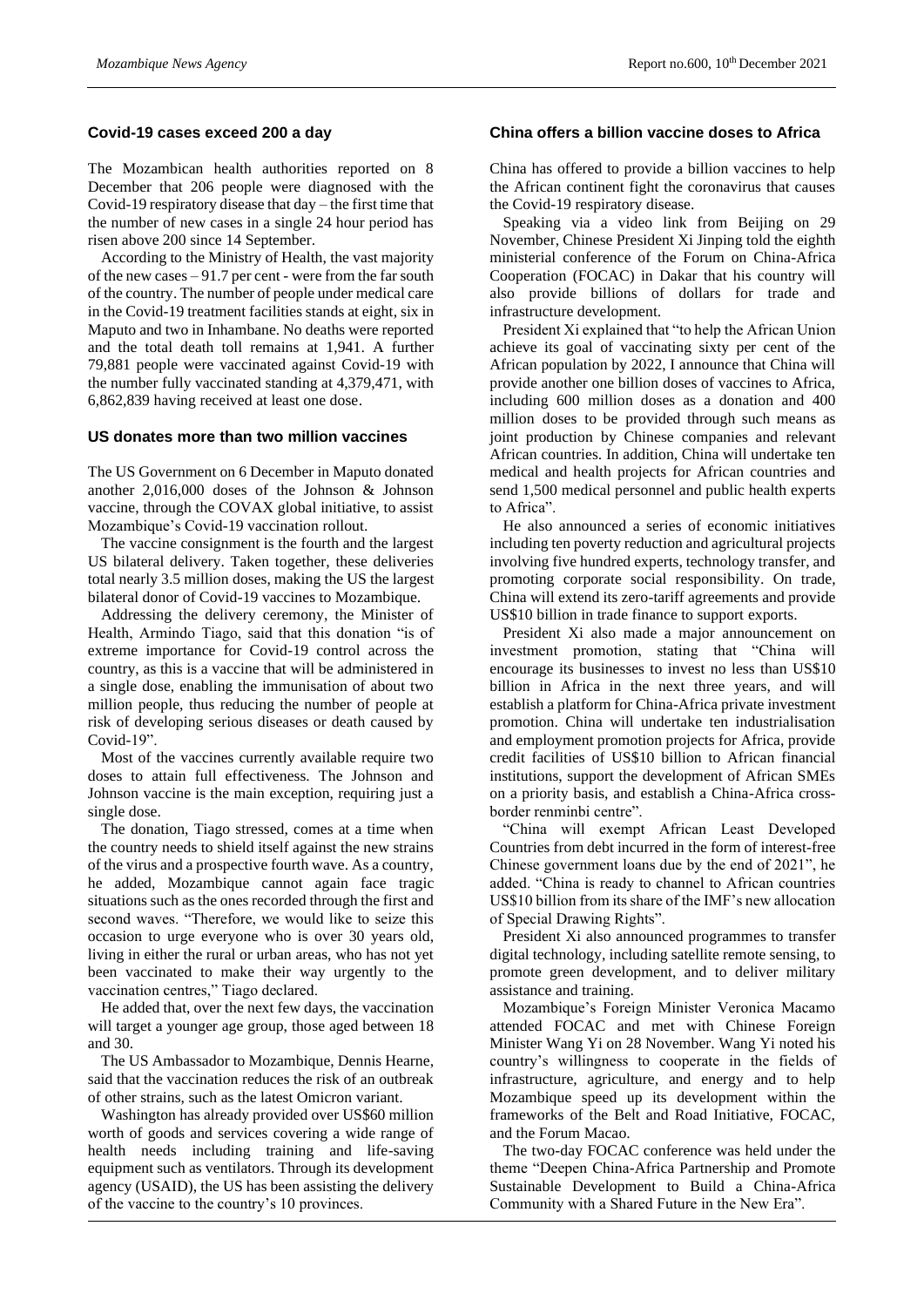# **Savannah Resources pulling out of Mozambique**

The London-based company Savannah Resources on 1 December announced it is pulling out of Mozambique and transferring its share of the Mutamba heavy mineral sands project, in the southern province of Inhambane, to its partner Rio Tinto in return for US\$9.5 million.

The Mutamba concession was awarded to a joint venture between Savannah Resources and Rio Tinto in November 2019. Back then, Savannah said the Mutamba project was "one of the most significant undeveloped heavy mineral sands deposits in the world", containing "an indicated and inferred mineral resource of 4.4 billion tonnes at 3.9 per cent total heavy minerals".

According to a statement from Savannah Resources, its staff in Mozambique will be transferred to Rio Tinto. It added that it will immediately begin divesting its residual interests in Mozambique, in particular the mining concession at Matilda which borders Mutamba.

The company states that it intends to focus on developing its Barroso Lithium Project in Portugal.

Chief executive officer David Archer commented, "Savannah is also particularly proud of the extensive community engagement programmes it has undertaken, which covered infrastructure, agriculture, trade, education and public health. Our enduring legacies include the establishment of infrastructure that continues to provide clean drinking water for around 1,200 families and off-grid solar power for 5,300 families; over 600 local farmers deriving higher income from the sale of donated crops; and the 430 graduates that have benefited from the vocational training centres established in Jangamo and Inhambane, the majority of whom quickly found employment related to their training".

Heavy mineral sands typically contain the ores ilmenite (iron titanium oxide), rutile (titanium dioxide) and zircon (zirconium silicate). Titanium dioxide is used in the manufacture of white pigments used in products such as paper, paint, plastics, and toothpaste. Titanium can be alloyed with iron, aluminium, and other metals to produce lightweight alloys for the aerospace industry and many other applications. Zircon (zirconium silicate) is used in ceramics, water and air purification systems, nuclear fuel rods and catalytic fuel converters.

# **Tongaat Hulett to invest in ethanol production**

The South African company Tongaat Hulett, the majority shareholder in the Xinavane and Mafambisse sugar mills in the Mozambican provinces of Maputo and Sofala respectively, has announced that it will build an industrial production plant capable of making twenty million litres of ethanol.

Ethanol can be added to fuel to cut the cost of imports and slightly reduce net carbon emissions. Commonly used blends for petrol contain ten per cent ethanol (E10) and diesel three per cent ethanol (B3).

The factory will be built in Xinavane and will use as its raw material molasses which is a by-product of sugar

refining. However, according to the Maputo daily "Noticias", the current level of molasses production is not high enough to meet demand with a deficit of about 17,000 tonnes.

Speaking recently at an investment conference in Magude, in Maputo province, Tongaat Hulett's corporate director, Jorge Manjate, explained that the project also offers opportunities to produce carbon dioxide (for use in soft drinks) and fertilisers.

He pointed out that "the project is in alignment with the government's five-year plan in relation to job creation, industrialisation, and food security and will enable Mozambique to be in line with the other sugarproducing countries in the Southern African Development Community, with its own refinery and ethanol factory". In addition, he noted that the lack of enough molasses offers opportunities for sugar cane farms to expand production over an extra three thousand hectares which would create about 1,500 new jobs.

Tongaat Hulett's operations in Xinavane cover a total area of 18,105 hectares of sugarcane, and its sugar refining unit can process 1.9 million tonnes of sugarcane to produce 250,000 tonnes of sugar per year. At Mafambisse, the company grows 6,508 hectares of sugarcane and can process 760,000 tonnes of cane to produce 90,000 tons of sugar a year.

Tongaat Hulett holds 85 per cent of the shares in Mafambisse and 88 per cent in Xinavane. The rest of the shares are held by the Mozambican state through IGEPE (Institute for the Management of State Holdings).

# **Triton Minerals increases potential capacity**

The Australian mining company Triton Minerals, which holds the rights to graphite deposits in the northern province of Cabo Delgado, on 7 December announced that refinements to its modelling for the company's flagship Ancuabe project have shown that it can increase the production capacity for its pilot plant by up to 70 per cent with no additional capital expenditure.

Under the revised plans, the company will build a plant capable of processing 250,000 tonnes of earth per annum which will produce between 15,000 and 17,000 tonnes of graphite concentrate. Previous estimates suggested that the output would be 10,000 tonnes.

According to Triton's managing director, Andrew Frazer, the company aims to make its final investment decision in the second quarter of next year, with the plant coming into production by July 2023 at the latest.

In November, the company signed a binding agreement with Chinese company Yichang Xincheng Graphite for the purchase of up to 10,000 tonnes per annum, and Frazer states that the company is already speaking to customers about the additional production.

Triton's ultimate goal is to expand the Ancuabe project to produce 60,000 tonnes per annum of high purity large flake graphite over a mine life of 27 years.

Graphite is a highly valued form of carbon due to its properties as a conductor of electricity. It is used in batteries and fuel cells and expandable graphite can be pressed into sheets for use as a heat and fire retardant.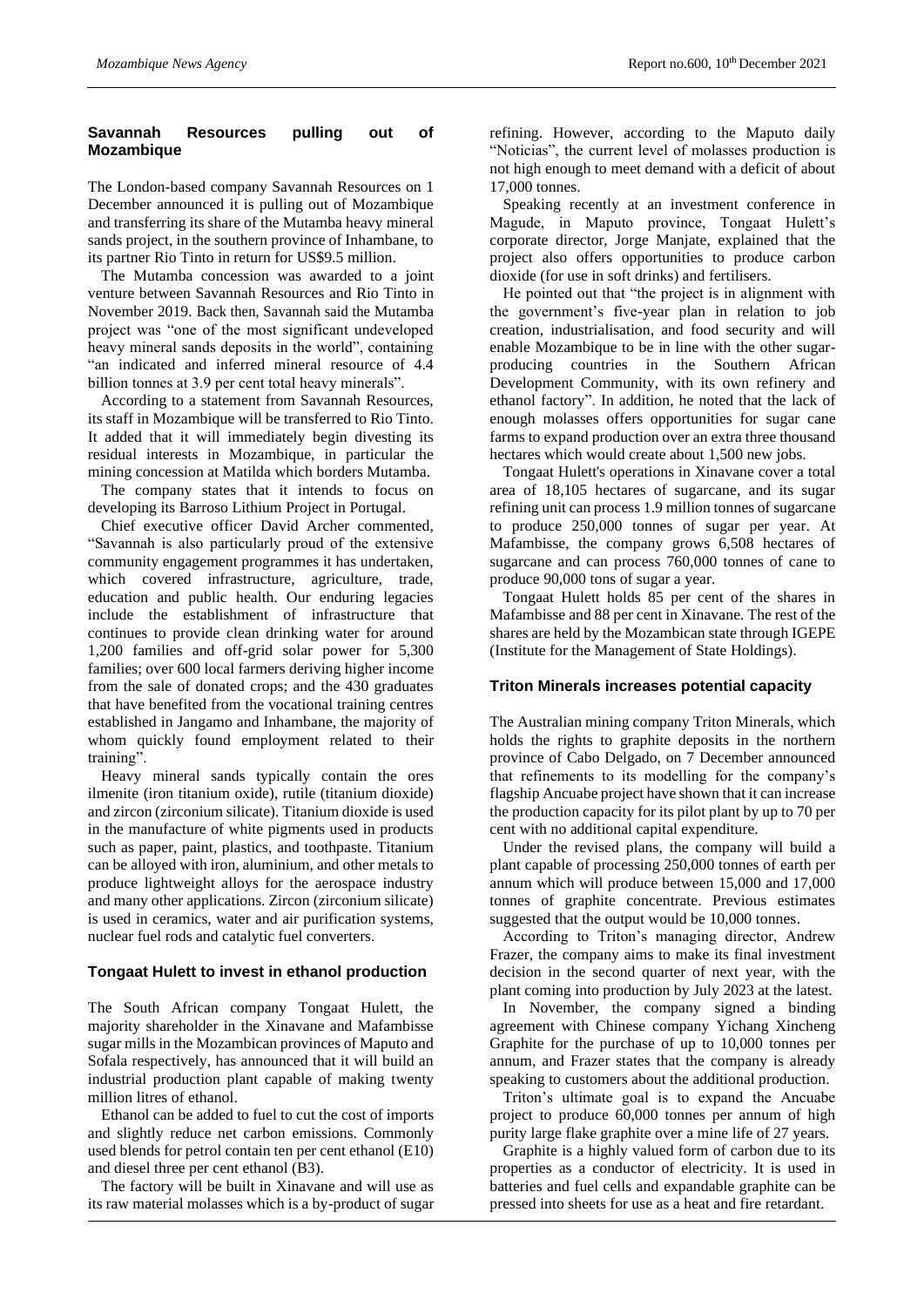# **BP transferring downstream assets to TotalEnergies**

Minister of Mineral Resources and Energy, Max Tonela, on 3 December authorised the transfer of the rights relating to BP's downstream assets to the French company TotalEnergies.

This will include the transfer of various infrastructure, equipment, and real estate. BP will continue to provide aviation fuels, lubricants, and fuel transportation.

According to the daily newspaper, "Noticias", as a result of the transfer TotalEnergies will be obliged to pay capital gains tax.

The transfer of assets will result in TotalEnergies increasing its market share but the authorities have placed restrictions on future activities: the company cannot increase its market share of petroleum products beyond thirty per cent, nor can it reduce its related economic activities by more than thirty per cent within five years of the transaction.

TotalEnergies currently controls 11.48 per cent of the market whilst BP has a market share of 7.57.

The rest of the market is shared between Petrogal (12.66 per cent), Petromoc (24.26 per cent), Companhia de Abastecimento de Combustíveis (0.17 per cent), Petroda (0.21 per cent), Exor (0.20 per cent), GTS (0.60 per cent), Camel Oil (2.60 per cent), Glencore (2.31 per cent), African Petroleum (1.20 per cent), IPM (0.02 per cent), Mount Meru (3.29 per cent), Puma Mozambique (13.24 per cent), Petromoc and Sasol (8.10 per cent), and Engen Petroleum Mozambique (12.09 per cent).

# **New production line for LPG**

The Portuguese energy company GALP-Mozambique on 24 November in the southern city of Matola inaugurated a new production line that will significantly increase its capacity to bottle LPG gas for domestic use.

The line and its associated work cost US\$12 million and took a year to construct. Large tanks have been installed to hold 60,000 cubic metres of liquid fuel and 6,000 cubic metres of LPG, which will arrive by sea and be distributed by tanker lorries, trains, and pipelines.

The new production line will enable GALP to fill 1,200 11-kilo bottles of cooking gas per hour and a further 20 of the larger 45-kilo bottles.

Speaking during the official opening, the Minister of Public Works, Joao Machatine, said that the increase in filling capacity will make possible the mass use of cooking gas leading to a reduction in the use of charcoal which has contributed to high rates of deforestation with negative impacts on climate change.

The minister spoke about the national impact of the new production line, pointing out that "with this unit, the country goes from a daily capacity of 27,000 bottles to 33,754 bottles, an increase of 25 per cent, totalling just over one million monthly fillings. This has a huge impact because the gas will reach more families, improve the economy, preserve forest resources, and allow for a reduction in the emission of carbon dioxide".

Speaking on behalf of the company, the Chair of Galp Mozambique, Paulo Varela, said that when the new filling unit is operating at full capacity shortages of bottled gas on the market will be a thing of the past.

He added, "this undertaking has ensured greater strategic independence for the country in terms of LPG supply. It will be possible for us to receive larger loads, with greater economies of scale, while increasing strategic reserves to ensure that there is no disruption to supply".

Varela also stressed that Mozambique is a key market for private investment due to its strategic location that allows for the development of business with other countries in the southern African region. He pointed out that "this infrastructure will create the basic conditions so that Galp can, from Mozambique, boost its presence in neighbouring countries".

# **LPG to be made available to poor families**

The Ministry of Mineral Resources and Energy (MIREME) is making good progress with a project to make bottled cooking gas available to poor households in the northern provinces of Cabo Delgado and Nampula, and the central provinces of Tete and Zambezia.

Under the plan, by 2025 about 1.4 million small cylinders containing five or six kilogrammes of gas will be made available along with other infrastructures such as communal kitchens and three bottle refilling units in Nampula, Tete, and Cabo Delgado.

Speaking to the Maputo daily "Noticias", the deputy national director of Hydrocarbons and Fuels, Jose Muhai, explained that the project will cost US\$100 million funded through MIREME's Infrastructure Fund.

However, Muhai warned that it will not be easy to change lifelong habits and explained that this is why the project includes the construction of four communal kitchens to familiarise people with the advantages of gas. Currently, many people use charcoal and firewood for cooking which leads to environmental damage and pollution.

He added that the refilling plant in Nampula is in its final stage of construction and the others, in Tete and Pemba, will also be open soon.

Muhai also revealed that the project is attracting the attention of national and international partners and that negotiations are currently underway with some of them. In particular, he mentioned the World Bank, the African Development Bank, and Mozambique's National Investment Bank (BNI). However, he stressed that work on the project is currently going ahead with funding through the Infrastructure Fund.

This is a condensed version of the AIM daily news service - for details contac[t pfauvet@live.com](mailto:pfauvet@live.com)

\_\_\_\_\_\_\_\_\_\_\_\_\_\_\_\_\_\_\_\_\_\_\_\_\_\_\_\_\_\_\_\_\_\_\_\_\_\_\_\_\_\_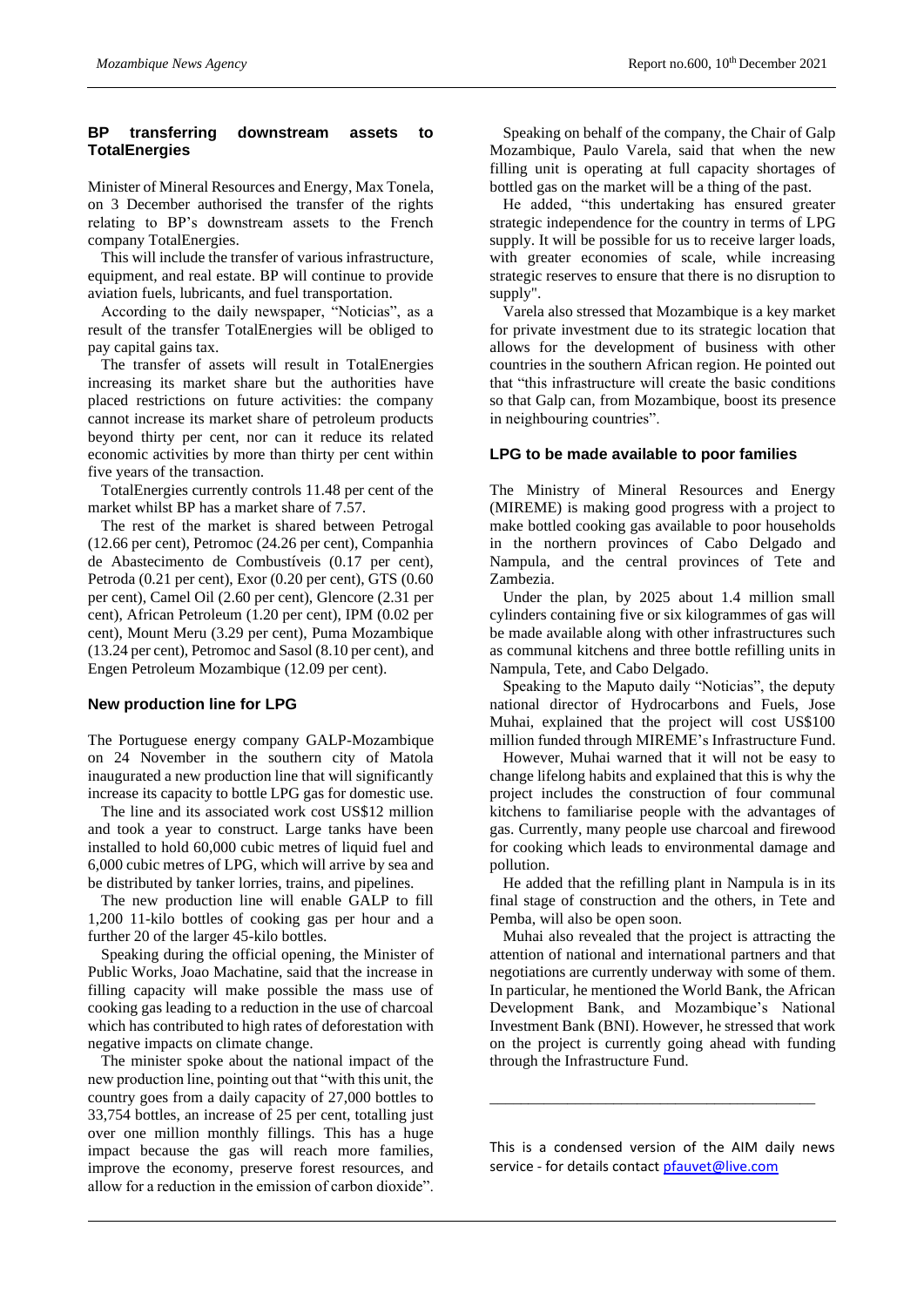# **Human Rights Watch condemns enslavement of more than 600 women**

The international NGO, Human Rights Watch (HRW), on 7 December denounced the kidnapping and enslavement of more than 600 women by the Islamic State-linked terrorist group in the northern Mozambican province of Cabo Delgado.

Human Rights Watch pointed out that whilst the Mozambican defence and security forces and their allies have rescued some of the women, many remain missing.

According to the statement, "the group, known locally as Al Sunnah wa Jama'ah (ASWJ) and Al-Shabab (or mashababos) forced younger, healthy-looking and lighter-skinned women and girls in their custody to "marry" their fighters, who enslave and sexually abuse them. Others have been sold to foreign fighters for between 40,000 and 120,000 Meticais (US\$600 to US\$1,800)".

The Africa director at Human Rights Watch, Mausi Segun, demanded that "Al Shabab's leaders should immediately release every woman and girl in their captivity" and added that "they should take all necessary steps to prevent rape and sexual abuse by their fighters, end child marriage, forced marriage, and the sale and enslavement of women and girls at their bases and areas of operation".

Human Rights Watch carried out research between August 2019 and October 2021, and interviewed 37 people, including former abductees, their relatives, security sources, and government officials, and monitored media reports about kidnappings. This found that Al-Shabab abducted women and girls during attacks in parts of Cabo Delgado, including Mocimboa da Praia in March, June, and August 2020, and Palma in March 2021.

A former abductee from Mocimboa da Praia told the researchers that he was forced to select the women and girls for sex with the fighters on their return from military operations, pointing out that "those who refused were punished with beatings and no food for days".

The statement notes that the Mozambican authorities have made progress rescuing hundreds of kidnap victims from the terrorists' bases. However, Human Rights Watch laments that those rescued are kept "incommunicado for weeks or longer without access to relatives, ostensibly for security screenings". It explains that an official in the Cabo Delgado governor's office told them that the army was holding people, mostly women and children, freed from the group's bases in order to separate civilians from suspected fighters. The official said that those held were receiving medical attention, including psychosocial support.

Human Rights Watch stresses that "Mozambican authorities and international and regional partners, including the Southern African Development Community (SADC), should provide rights-respecting, gendersensitive, child-sensitive, and dignified reintegration and rehabilitation services, including comprehensive postrape care, to rescued women and girls"

It adds that "the authorities should fully investigate and appropriately prosecute Al-Shabab leaders and fighters for abductions, child and forced marriages, rape and sexual violence, enslavement, and other genderbased crimes in violation of international and Mozambican law".

Mozambican defence and security forces along with their allies from Rwanda and the Southern Africa Development Community (SAMIM) are continuing to clear conflict-affected areas and people are slowly returning to their homes.

# **Ninety new boreholes being opened in Manica**

The Mozambican authorities are working in partnership with the United Nations Children's Fund (UNICEF) to open ninety boreholes to expand the provision of drinking water in the central province of Manica.

According to a report in the Maputo daily "Noticias", the project will cost just over 51 million meticais (about US\$800,000) and will bring improved water access to 27,000 people living in the districts of Sussundenga, Gondola, and Mossurize.

The opening of the boreholes falls within the emergency programme to repair damage caused in 2019 by Cyclone Idai, one of the worst tropical cyclones to hit Mozambique and southern Africa in recent years,

The governor of Manica province, Francisca Tomas, on 6 December led a ceremony formally opening a borehole in Messambudzi, in the administrative post of Rotanda, in Sussundenga.

During the event, attended by representatives of all of the districts covered by the project, the governor delivered 96 containers of chlorine to be used for purification in the water systems in the districts of Vanduzi, Guro, Tambara, Gondola, and Sussundenga.

The chlorine was donated by the United States Agency for International Development (USAID) and will be one of the Mozambican government's preventive measures in the face of the expected fourth wave of the Covid-19 pandemic.

Francisca Tomas told the audience that the construction, rehabilitation, and maintenance of the water supply infrastructure remains a challenge for the province's administration as it works to stimulate development.

She explained that the local government had to step in because of the destruction or silting up of standpipes caused by Cyclone Idai, following which 27,000 people began using unsuitable water from sources such as rivers, springs, and traditional wells.

However, she stressed that it is everyone's duty to protect the standpipes, pipes, reservoirs, and domestic connections to avoid any unnecessary loss of water and ensure that water is available for the population.

Tomas appealed to the district authorities to ensure proper, rigorous, and professional management of the water infrastructures to protect the longevity and reliability of the system so that water will remain available for human consumption.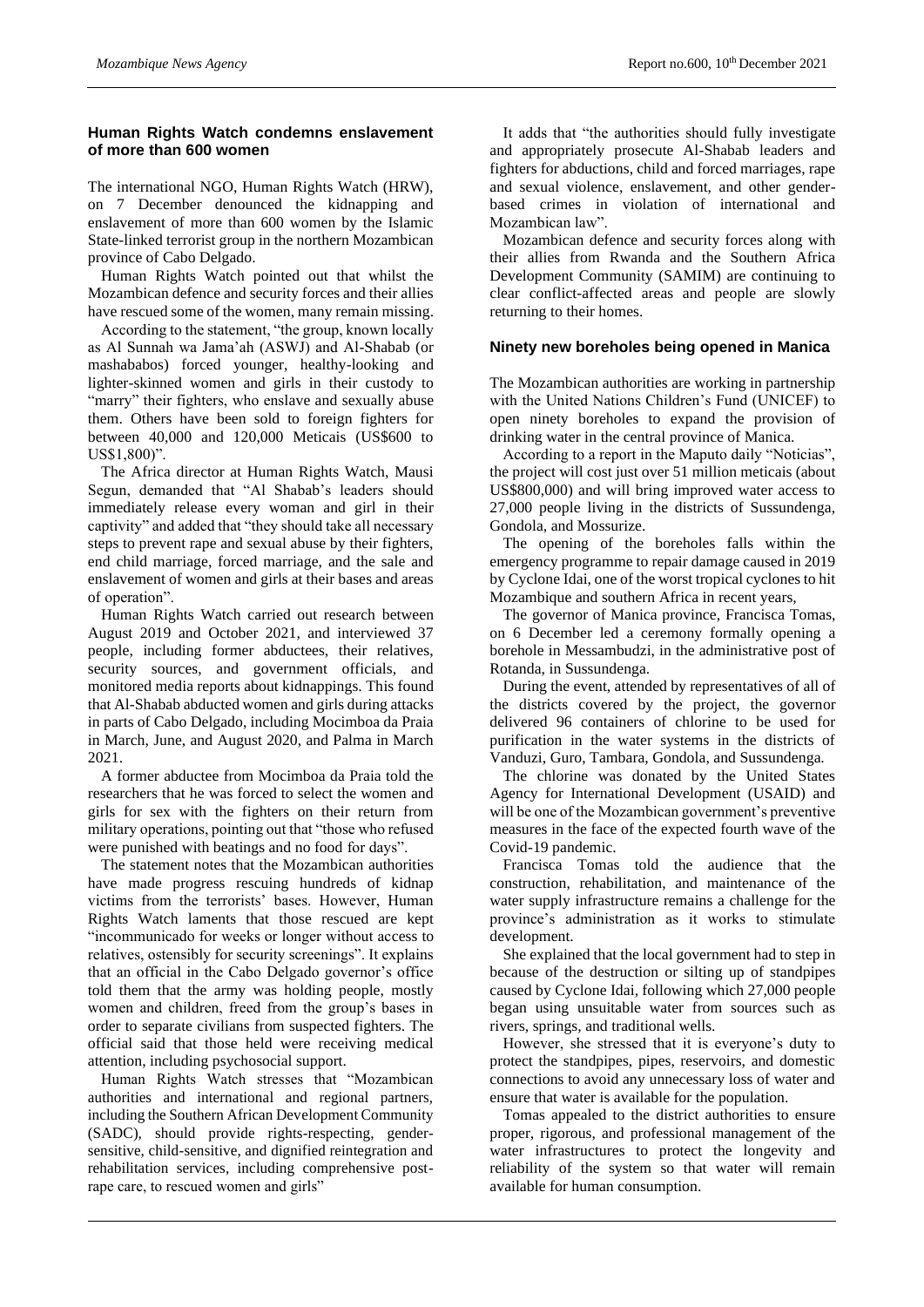#### **President Nyusi inaugurates private university**

President Filipe Nyusi on 6 December, in the district of Katembe in Maputo city, inaugurated Aquila University (UNAQ), which is a private higher education institution.

Speaking at the inauguration ceremony, President Nyusi stated that public and private higher education institutions should focus on promoting knowledge, science, and technological innovation. He stressed that the country in particular values knowledge and science at the service of development.

The President stated, "We welcome the vision of this university to promote high-level qualifications, the creation, critical analysis, transmission and diffusion of a culture of knowledge of science and technology, through the articulation of research, teaching, and experimental development, and the provision of community services".

President Nyusi promised that his government will always support private initiatives in higher education as long as they bring added value to the country. He said that he wants private higher education institutions to be in the vanguard of meeting the quality indicators defined by the national system of evaluation, accreditation and quality assurance in higher education as managed by the National Council on Quality Assurance in Higher Education.

President Nyusi urged the ministerial department that oversees higher education to promote a comprehensive review and update of the legislative package to adapt it to the current pedagogical, scientific, technological, and market economy needs nationally, regionally, and internationally. In particular, "they must promote and raise the quality of the teaching staff and reduce geographical and gender disparities".

The President stressed the need for monitoring the process to balance the availability of courses, and to ensure that graduates can meet the needs of the labour market. He noted that this will require effective inspection and monitoring of higher education institutions and guaranteed access to the internet and other electronic platforms to support the teaching and learning process, research, and distance learning.

For the President "it is important that the public and private higher education institutions ensure the preparation and implementation of the teacher training plan, increase the number of full-time teachers, and improve their infrastructures".

Mozambique has 56 higher education institutions, of which 22 are public and 34 private. These have 14,418 teachers and 239,602 students of whom 46 per cent are women.

UNAQ will teach undergraduate courses including agricultural engineering, nursing, law, and accounting as well as masters and doctoral degrees.

# **Lutero Simango elected president of MDM**

The Mozambique Democratic Movement (MDM), the country's second-largest opposition party on 5 December elected the head of the party's parliamentary group, Lutero Simango, as its new President.

Meeting in Beira, at the party's third congress, the delegates overwhelmingly chose Simango as their new leader, with 452 votes (88 per cent) to 51 (10 per cent) for his sole opponent, MDM parliamentarian, Silverio Ronguane. There were also two blank ballots and nine invalid votes.

The third candidate, MDM general secretary Jose Domingos, withdrew from the race at the last moment.

According to the report on the Congress in the daily newspaper "O Pais", Domingos announced his withdrawal immediately after the delegates had rejected his report from the party's secretariat. He then left the Congress altogether, taking his supporters with him, even before the voting had begun.

The other two candidates were always at a major disadvantage because Simango is the best-known figure in the MDM. He is also the older brother of the founder and first leader of the party, Daviz Simango, who died of illness in February.

"I would like to thank you for the confidence you have placed in me", declared Simango, after his victory was announced. "This is not the time for speeches – it's the time to celebrate our internal democracy".

#### **200 public servants expelled from state apparatus**

Just under 200 public servants across the country were expelled from the state apparatus during the first half of this year, as a result of 784 disciplinary proceedings, the Deputy Minister of State Administration, Inocencio Impissa, announced on 2 December in Maputo.

Addressing the central ceremony of the Anti-Corruption Week, Impissa indicated that throughout the period a further 97 public servants were demoted, 88 were fined, 132 received public reprimands, 109 were warned, and 63 were acquitted.

"Among the most important legal instruments to fight corruption is the Public Administration Reform and Development Strategy (2012-2025), which is intended to strengthen the sector, provide information about service delivery and promote an environment that prevents corrupt practices," he stated.

Impissa declared that in 2020 the public administration filed 1,280 disciplinary proceedings, compared with 911 in 2019, an increase of 40.5 per cent.

"Throughout the anti-corruption week, we want to build awareness for public servants and common citizens not only about the evils of corruption but also the gains we can achieve if we eradicate this unlawful threat to the public administration," he added.

The Inspector-General of the Interior Ministry, Joaquim Denguenhe, said that the mechanisms put in place to report corruption crimes have become more operational in several subdivisions of the ministry, However, he admitted that from time to time there has not been anyone to pick up the phone calls and provide the needed guidance to the aggrieved and complaining citizens.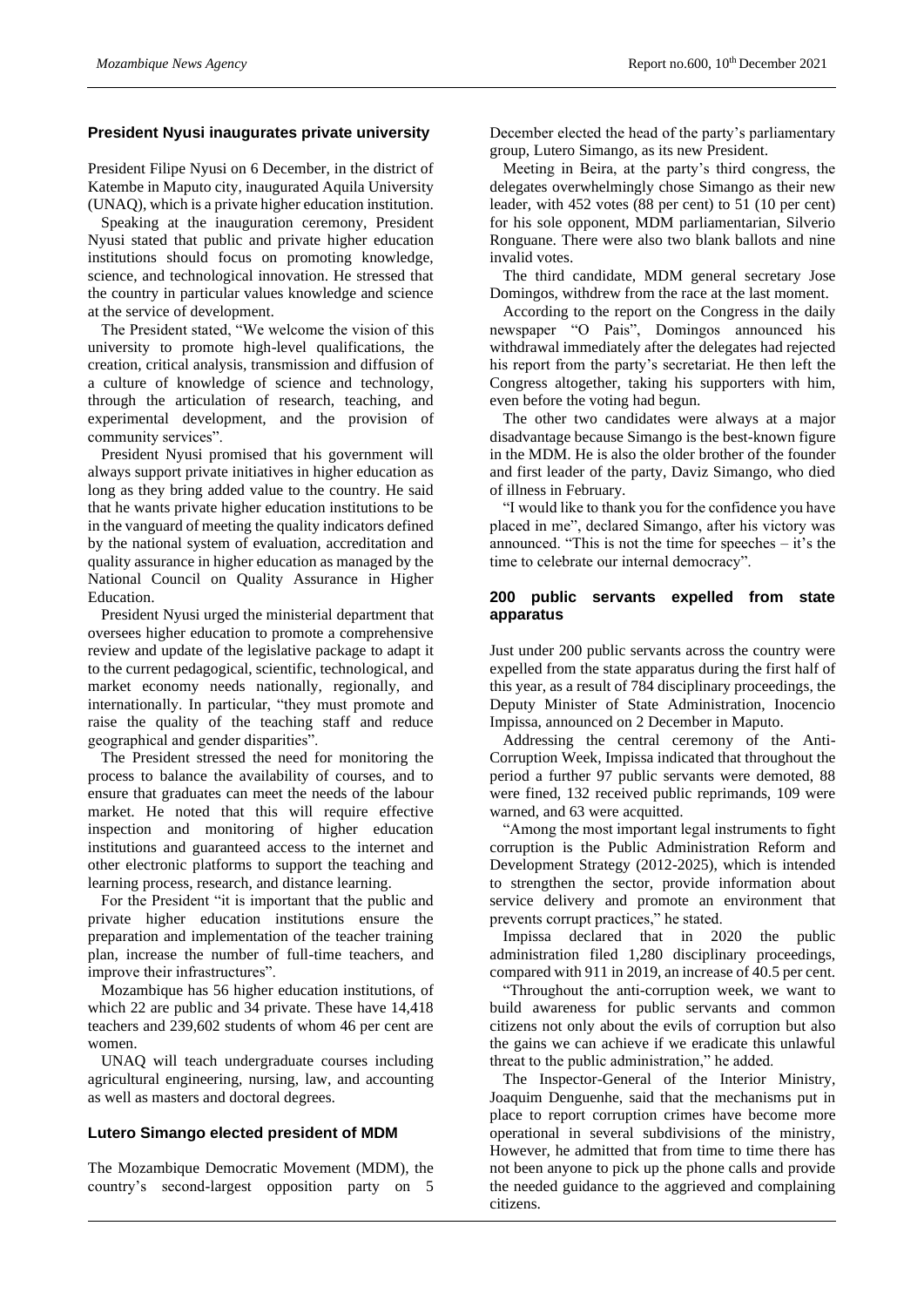#### **Mozambique cuts AIDS deaths by 41.5 per cent**

Mozambique's First Lady, Isaura Nyusi, revealed on 1 December that the number of people dying annually from HIV/AIDS in Mozambique fell by 41.5 per cent between 2010 and 2020.

Speaking in Macia, in the southern province of Gaza, at an event commemorating World AIDS Day, she explained that the number of deaths had fallen from 65,000 in 2010 to 38,000 in 2020. In addition, the number of new infections during the same period had fallen by 34.6 per cent, from 150,000 to 98,000.

The First Lady said that the number of people living with HIV, the virus that causes AIDS, stands at 2.1 million of whom 130,000 are children under the age of 15. She pointed out that despite the improvements in reducing mortality, the HIV/AIDS epidemic continues to be one of the biggest public health challenges in Mozambique, with 98,000 new annual infections of whom 28,000 are adolescent girls and women.

Isaura Nyusi said that "we want to express our total solidarity with all children, adolescents, young women, and adults living with HIV, as well as our willingness to continue to give all the support necessary to mitigate the negative impact of this epidemic".

She urged society to fight inequalities in order to end HIV as a public health threat by 2030. She argued that prevention continues to be the best way for the country to be free of HIV/AIDS, stressing "we must bet on prevention, so that our children, adolescents and young people can have the opportunity to contribute with their knowledge to the development of Mozambique".

In particular, she called for everyone to continue working towards the elimination of mother-to-child transmission and to ensure that children exposed to HIV are diagnosed and started on antiretroviral treatment as early as possible.

For her part, the deputy chief of mission at the United States Embassy, Abigail Dressel, pointed out that "Mozambique has continuously made progress towards the UNAIDS' 95-95-95 goal: that 95 per cent of the people living with HIV know their HIV status; that 95 per cent of those people are on treatment for HIV; and that 95 per cent of them are virally suppressed and no longer spreading HIV".

She noted that "while we should celebrate the advances in health care over the last 20 years, there is still much work to be done. For example, today, more than 1.6 million Mozambicans are receiving antiretroviral medication, and everyone who tests positive can immediately begin treatment. Nevertheless, there are still almost 40 per cent of children living with HIV who are not receiving that life-saving treatment. And more than 13 per cent of HIV-positive mothers transmit the disease during childbirth".

Therefore, "we must continue our hard work in assuring access to treatment for every Mozambican, regardless of their family's income, their gender, or the area in which they live. This is especially true for children".

The diplomat praised the country's healthcare, stressing "I've personally witnessed the commitment of the Mozambican government, health professionals, and community health workers, in providing family and client-centred care, which makes a difference in the lives of all Mozambicans, but especially children. Despite the ongoing challenges, we have seen improvements in the quality of life for children living with HIV. More of them are receiving testing and effective treatment and better family support services. These proven interventions need to continue to be scaled up".

#### **Renamo Military Junta demobilised**

The "Renamo Military Junta", a breakaway faction from Mozambique's main opposition party, Renamo, has ceased to exist with its last few members accepting the demobilisation package offered by the government.

On 1 December, Mirko Manzoni, the personal envoy of United Nations Secretary-General Antonio Guterres, and head of the international contact group facilitating dialogue between the government and Renamo said that the last group of 24 members of the Military Junta have joined the "Demobilisation, Disarmament and Reintegration" (DDR) of the Renamo militia. They were demobilised in Murrupula, in the northern province of Nampula.

Manzoni said that, in total, over 85 members of the Military Junta have laid down their weapons and joined the DDR. "This is a significant development", said Manzoni. "It closes the chapter on the Renamo Military Junta, thus continuing to strengthen Mozambique's efforts to consolidate a definitive peace".

The Junta was formed in 2019 by a group of Renamo fighters, who opposed the leadership of Ossufo Momade, even though Momade was elected president of Renamo at a party congress in January 2019. Junta leader Mariano Nhongo said he was the true successor to the late Renamo leader, Afonso Dhlakama, and appointed himself a general. He denounced Momade as "a traitor" and did not recognise the peace agreement Momade signed with President Filipe Nyusi in August 2019. Throughout 2020, the Junta staged murderous ambushes against vehicles travelling on the main roads in the central provinces of Manica and Sofala, killing several dozen people.

But in 2021, the Junta only mounted a couple of attacks, and on 11 October, Nhongo, who had rejected repeated appeals, both by the government and by the Renamo leadership, to join the DDR, died in an exchange of fire with a unit of the Mozambican defence and security forces in Cheringoma district, in Sofala.

Even before his death, Nhongo was an isolated figure, with several of his key lieutenants drifting away and accepting the government demobilisation offer.

Manzoni said that the registration and demobilisation of members of the Renamo militia will continue in Murrupula until mid-December. That should complete the demobilisation of the few militia members living in the northern provinces.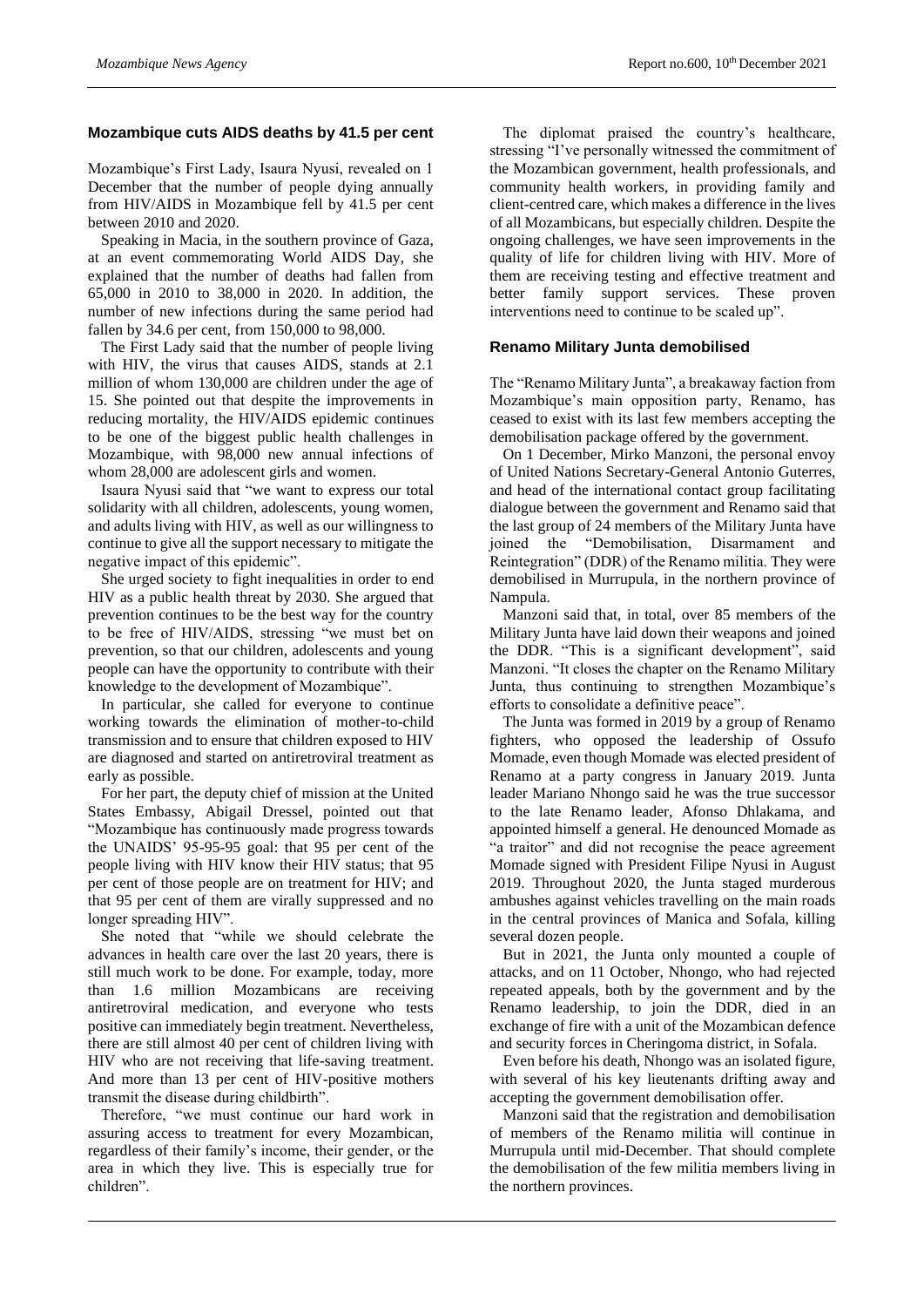# **African Development Bank support for electrification**

The African Development Bank (ADB) Group is granting US\$36 million to Mozambique to support the electrification of the country. The "Mozambique Energy for All Project" will increase the number of residential connections to the electricity grid, enhance power exports, and improve the quality of the supply.

According to an ADB statement, this grant will go towards electrification in Zambezia and Nampula provinces which will be executed in collaboration with the United Nations Refugee Agency (UNHCR) to ensure that it includes internally displaced persons and the Maratane refugee settlement.

It will also fund the updating and construction of a new national control centre to boost power exports by the publicly-owned electricity company, EDM. Overall, the elements of the project funded by the grant aim to triple energy exports, incorporate more renewable sources such as solar and wind power, and attract more investment as domestic power supplies and stability improve. In addition, there will be about 49,000 new electricity connections.

The ADB Country Manager for Mozambique, Cesar Augusto Mba Abogo, said that the approval of the project by the Board of Directors was a significant milestone. He added, "The African Development Bank and its partners in the "Mozambique Energy for All" project are committed to working collaboratively with the government, local communities and authorities to implement such an important project for the country".

He stressed that "this project will contribute to the government's ambition to provide every Mozambican citizen with electricity by 2030 with particular attention given to residents of Nampula Province, which shelters internally displaced persons who fled militant attacks in northern Cabo Delgado Province as well as refugees from abroad".

UNHCR Representative Samuel Chakwera said, "Mozambique's development needs hinge around providing stable electricity for industry while also ensuring that the poorest are not left behind". He pointed out that "providing affordable electrical connections to displaced persons and refugees, while ensuring that Mozambique's electrical grid can better support the country and the region's needs, creates a win-win situation that will improve the lives of forcibly displaced people and the communities that host them".

The project will also support Mozambique's membership of the Africa Trade Insurance Agency (which provides insurance against political and commercial risk) and improve the financial health of the national electricity utility. The project will be cofinanced by the governments of Sweden and Germany through the German development bank KfW.

In October, President Filipe Nyusi inaugurated the connection to the national grid of Mazucane, in the southern province of Gaza. This was the 37th out of 45 administrative posts that will be connected to the grid by the end of 2024. Speaking at the event, he stressed that

"the government will spare no effort to electrify the country, especially the rural areas where the majority of the people live".

# **Decision to resume LNG project could take place by year-end**

The partners of the Mozambique LNG Project, who hold the rights to market the natural gas found in Area One of the Rovuma Basin off the coast of the northern province of Cabo Delgado, could decide before the end of this year to resume work on building natural gas liquefaction plants on the Afungi Peninsula.

The French oil and gas company, Total, which is the operator for Area One, decided in March to halt work and evacuate the construction site following nearby attacks by islamist terrorists.

Some commentators suggested that the work might never resume. However, on 24 November, following a meeting between President Filipe Nyusi and the vicepresident of one of the partners, Mitsui, the Minister of Mineral Resources and Energy, Max Tonela, said that there could be an imminent decision to restart work.

According to Tonela, "we have recently held meetings with Total, we have had meetings with ENI, and today we met Galp and Mitsui; and the outlook is that before the end of the year we are going to have all the conditions for us to sit down and decide to resume the project".

Total halted construction work and pulled many of its staff out of Afungi following a terrorist attack on 1 January on the resettlement town of Quitunda, a new town built to house people resettled from the areas of the Peninsula where the gas liquefaction plants will be built. In March, it planned to resume work but terrorists attacked the town of Palma which lies 15 kilometres from Afungi and within the 25-kilometre security perimeter. During the attack, over 30,000 residents fled the onslaught and dozens of local people and foreign contractors were murdered.

However, since then the Mozambican armed forces together with their allies from the Southern Africa Development Community Mission in Mozambique (SAMIM) and Rwanda have continued to make progress in returning security to the areas affected by terrorist attacks.

Tonela stressed, "we want a situation of sustainable security that will allow all the planned investment projects in that area to take place".

Total is the operator of the Mozambique LNG project and has a 26.5 per cent holding. The other members of the consortium are Mitsui of Japan (20 per cent), PTTEP of Thailand (8.5 per cent), the Indian companies ONGC Videsh Rovuma Limited, Beas Rovuma Energy Mozambique Limited and BPRL Ventures Mozambique B.V. (10 per cent each), and Mozambique's own National Hydrocarbon Company, ENH (15 per cent).

The consortium is investing about US\$23 billion in constructing two LNG trains with the capacity to produce 13 million tonnes of LNG a year. The gas will come from the Atum and Golfinho fields in Area One.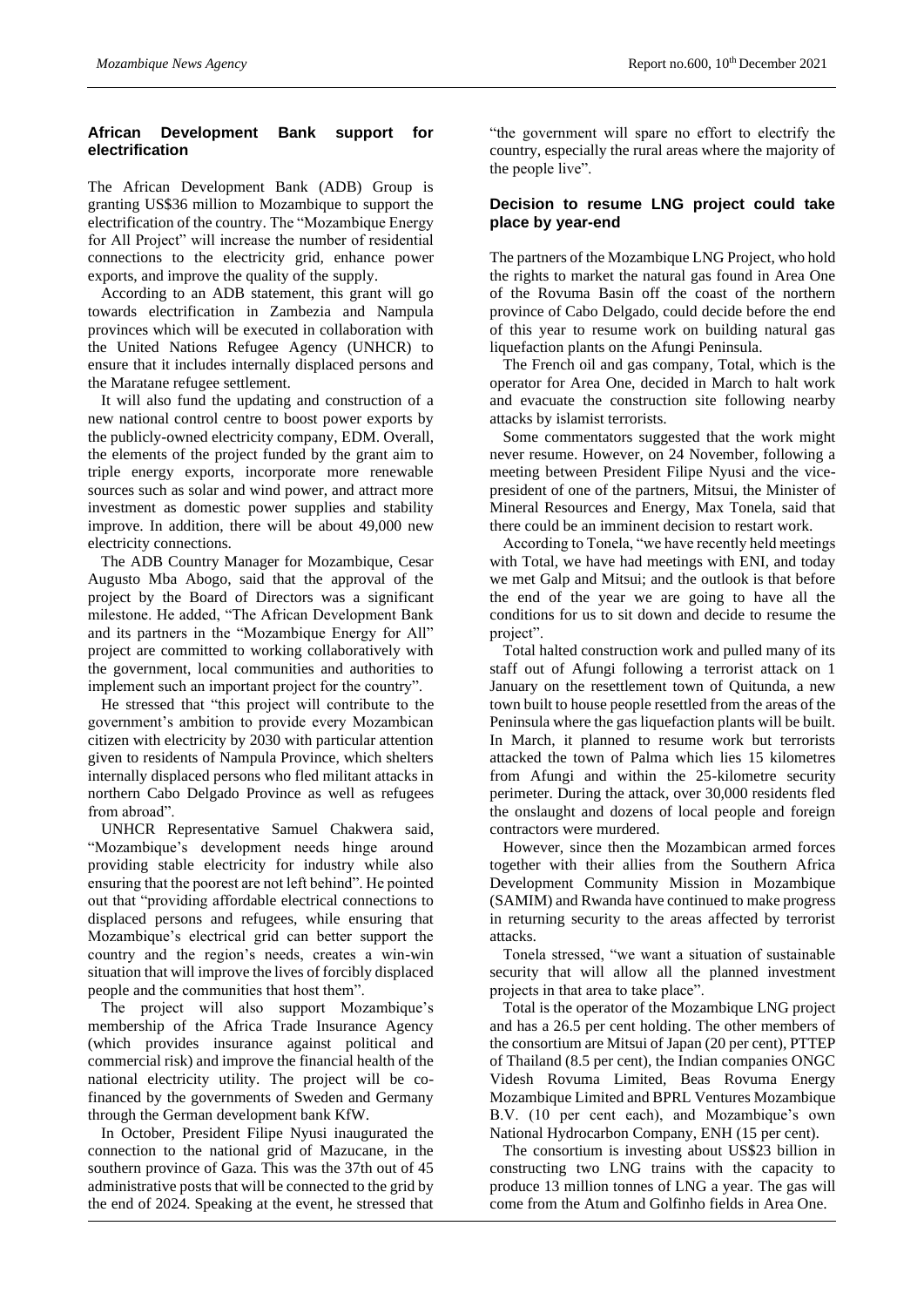#### **President Nyusi launches Mozambique-Malawi power project**

President Filipe Nyusi and his Malawian counterpart, Lazarus Chakwera on 23 November officially launched the Mozambique-Malawi Regional Interconnector Project that will transmit electricity between the two countries.

The first phase of the project will involve the construction of a 218-kilometre long transmission line from Matambo in the central Mozambican province of Tete to the Phombeya substation in the Malawian district of Balaka.

It is being financed by the World Bank and other cooperation partners with a credit of US\$127 million and construction is expected to be completed by next November.

The electricity will be generated by the Cahora Bassa dam in Tete and will meet much of Malawi's significant electricity deficit that currently leads to power cuts. It is envisaged that a second phase could extend the transmission lines back into Mozambique to feed its northern region.

Speaking at the ceremony in Phombeya to launch the project, President Nyusi stated that it is part of the strengthening of friendship, solidarity and cooperation between the two members of the Southern African Development Community (SADC).

He explained that the energy supplied from Cahora Bassa will make a considerable contribution to Malawi's development.

Chakwera stressed in his speech that the project will lead to improvements in the supply of electricity which will "galvanise and dynamize the progress of our country because, in addition to serving the population, it will boost the country's economic growth".

He added, "our thanks for this project and the thousand jobs it will create goes to the Mozambican government under the leadership of His Excellency Filipe Jacinto Nyusi".

Speaking on the sidelines of the event, project director Joao Manuel Catine explained that the contractor is currently carrying out aerial topographical surveys along the route of the transmission line.

He added that the project will enable, for the first time, Malawi to be integrated into the Southern Africa Power Pool (SAPP).

#### **Beira – Malawi railway to reopen next year**

The railway linking the central Mozambican port of Beira with neighbouring Malawi is expected to be reopened in the first half of next year following extensive reconstruction on the spur off of the Sena line that runs between the Dona Ana bridge over the Zambezi River to Vila Nova da Fronteira on the border.

This stretch of the railway has been paralysed since September 1986, when it was sabotaged by the apartheid-backed Renamo rebels during the war of destabilisation.

President Filipe Nyusi laid the first stone for the reconstruction of the spur in May this year and work has already been completed on 44 kilometres of the track, which has a budget of US\$30 million. A further 26 kilometres of the railway has been completed on the Malawian side.

Once operational, the line will take much of the traffic between Beira and Malawi off the road network. It will also compete with the rail route between Malawi and the northern Mozambican port of Nacala.

According to the Maputo daily "Noticias", the Secretary of State for Tete province, Elisa Zacarias, inspected the construction work on 23 November.

During her visit, she noted that "the work in Malawi is also ongoing and soon we will be able to open".

The Executive Director of Mozambique's publiclyowned ports and rail company, CFM, for the central region, Asinio Bainha, explained that technical work is continuing on the Mozambican side of the line including the completion of signalling and railway crossings. However, he stressed that there is no rush because some of the work can be completed whilst the trains are running and, in addition, the main delay is on the Malawian side.

In total, the line covers 115 kilometres with 71 kilometres lying on the Malawian side.

#### **Electricity restored to all Cabo Delgado districts**

Mozambique's publicly-owned electricity company, EDM, on 24 November announced that it has completed the restoration of power supplies to all districts in the northern province of Cabo Delgado that had been affected by terrorist attacks.

The last district to be reconnected to the national grid was Muidumbe, where an EDM brigade completed its work on 22 November. Muidumbe had been without electricity since 20 August 2020.

The key to restoring power in the northern districts of Cabo Delgado was repairing the sub-station at Awasse in Mocimboa da Praia district, which the terrorists had knocked out in August 2020.

Electricity was restored to Mueda district on 3 September and to Mocimboa da Praia town on 11 September, after repairing the power lines from Awasse to Mocimboa da Praia. Nangade district was reconnected on 27 September and Palma on 8 October.

EDM says it financed the restoration of the Cabo Delgado power supply out of its own funds, and with finance from the central government.

"Mobilisation of funds from our cooperation partners is now underway", said an EDM press release, "for the definitive reconstruction of the electricity system in that part of the country".

EDM, the release concluded, "is committed to its mission to electrify Mozambique, and it appeals to everyone to mount permanent vigilance against the sabotage of electrical facilities, which hinders the progress of national electrification".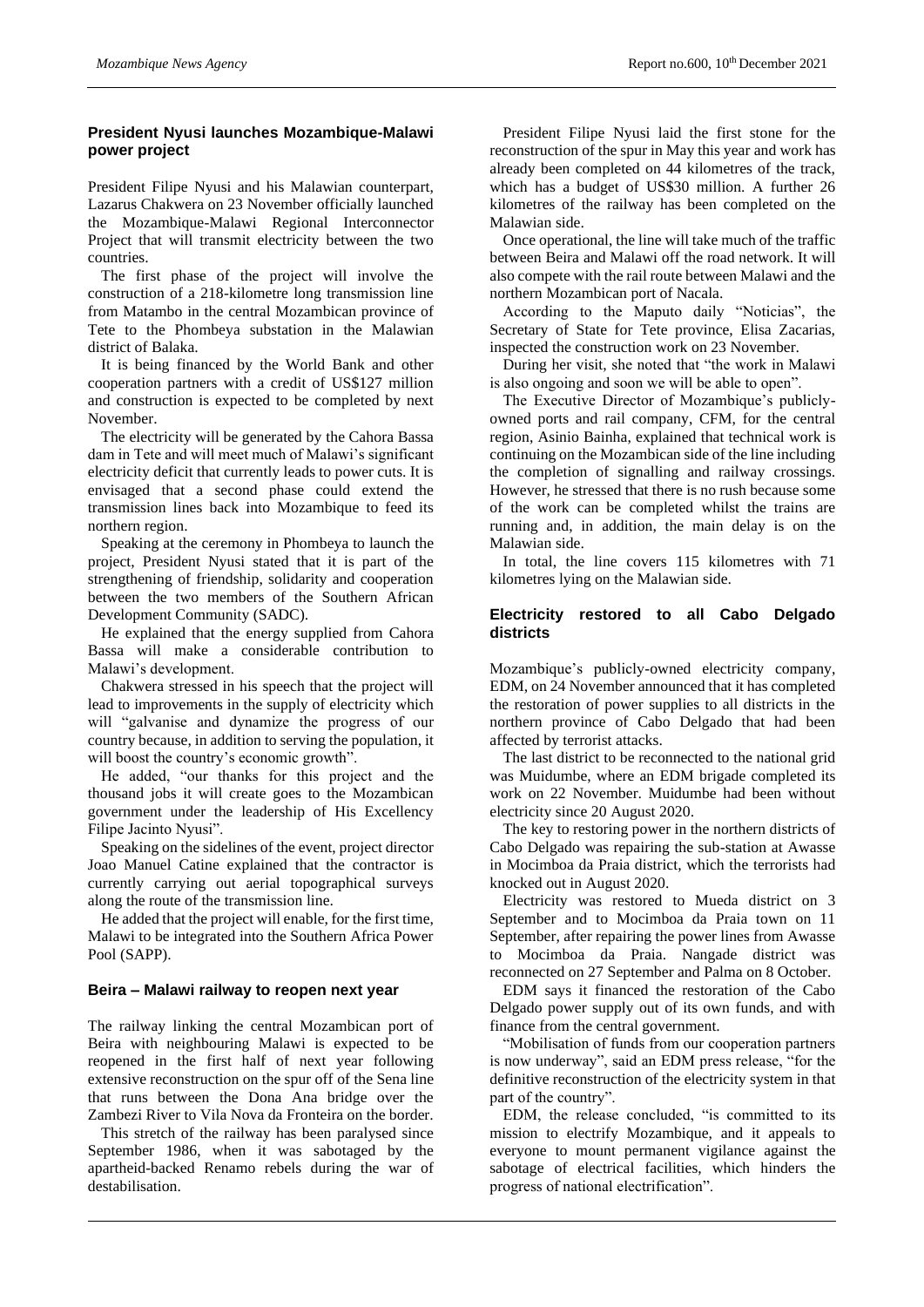#### **Switzerland to increase financial support**

The Swiss Government will increase, over the next four years, its financial support for Mozambique from 1.5 billion meticais to 1.9 billion meticais (about US\$30 million) which will be invested in areas such as economic development, service delivery and decentralisation. This was announced on 1 December in Maputo by the Swiss Ambassador to Mozambique, Olivier Burki, who addressed a meeting of Innovation for Agribusiness (InovAgro), a Swiss funded project (2011-2021) implemented in the provinces of Nampula, Niassa and Cabo Delgado.

"Though Switzerland supports several development projects across the country, the provinces of Nampula, Niassa and Cabo Delgado, where about one-third of the population lives, will remain the main part of our intervention," Burki said.

The next Swiss Cooperation Programme for Mozambique, he added, will remain focused on areas such as economic development, service delivery and decentralisation, but because of the growing humanitarian necessities, as a result of natural disasters and conflicts, Switzerland will also increase its finance to humanitarian projects.

The global goal of the Swiss Cooperation Programme for Mozambique is poverty reduction, where economic development and job creation will remain the cornerstones.

Switzerland, he stated, will continue supporting selected projects and intervention policies to improve the business environment, and support smallholder farmers, as well as small and medium companies, so that they can reach business opportunities that will help them to recover from external shocks.

As for InovAgro, a Swiss Development and Cooperation Agency (SDC) funded project, which uses a market systems development approach to improve the incomes for poor women and men smallholder farmers, he declared that it has brought sustainable changes that will continue to benefit farmers. "For instance, the smallholder farmers who have benefited from the InovAgro Project continue to use modern agriculture practices, thanks to their empowerment through the sustainable development market. The project has also influenced a massive presence of input suppliers from the private sector, which include seed and fertiliser companies," he said.

The project has also strengthened relations between market stakeholders and the smallholders as well as enabling the smallest farmers to participate in the market, as it brought creative solutions fitted to the local context, especially improved access to certified seeds, and financial services in the country's northern region.

He added that the project has demonstrated the efficacy of the Market Systems Development approach which among other issues facilitates the right solutions and adapts the solutions to the local context in a bid to ensure sustainability. "Switzerland will continue to support market systems development in the future value chain programmes", he declared.

#### **Son of prominent businessman released**

South African police on 26 November rescued Jahyr Abdula, the son of prominent Mozambican businessman Salimo Abdula, 42 days after he was abducted. Police found Abdula in Heidelberg, Gauteng province, in what they describe as a malnourished and traumatised state.

Abdula was kidnapped on 15 October whilst travelling in a car from Mozambique to a wedding in Johannesburg. The car was pulled over by a BMW with flashing lights and a siren and Abdula was seized.

According to police spokesperson Colonel Athlenda Mathe, "the search for Mr Abdula continued, but ended on 26 November 2021 when a multidisciplinary team consisting of members of the SAPS Crime Intelligence, the DPCI, Special Task Force (STF), SAPS Airwing, SAPS Johannesburg flying squad and security companies successfully pounced on an identified address and rescued the traumatised and malnourished victim".

National police commissioner General Kehla Sitole commented "we applaud all involved for the safe return of Mr Abdula and his friend. We are intensifying efforts to arrest the remaining suspects".

Salimo Abdula and his wife Maria expressed praise for those involved in their son's rescue, stating "we wish to express our sincere gratitude to the South African Police Service, all private security companies that were involved and the Mozambique government. Our family is thankful that justice is taking its course".

The police are continuing their efforts to track down the kidnappers.

#### **WMO warns of La Nina for second year running**

The United Nations' World Meteorological Organisation (WMO) has declared that a La Nina weather phenomenon has developed for the second year in succession, albeit that it is likely to be a weak to moderate event.

La Nina is the opposite of the better-known El Nino phenomenon. El Nino refers to higher than usual surface water temperatures in the eastern central Pacific, whereas in a La Nina period, the surface water temperature in the Pacific drops by three degrees or more. Both events can have a major impact on rainfall patterns and, in the past, La Nina has been associated with an increased number of cyclones and excessive rain in the south and centre of Mozambique.

As a result, according to the US-funded Famine Early Warning Systems Network (FEWS NET), "there is an increased likelihood of an above-average number of cyclone strikes in Mozambique".

The World Meteorological Organisation pointed out that despite the cooling impact of the previous La Nina, 2021 will be "one of the ten warmest years on record, rather than THE warmest year". According to its Secretary-General, Professor Petteri Taalas, "this is a short-lived respite and does not reverse the long-term warming trend or reduce the urgency of climate action".